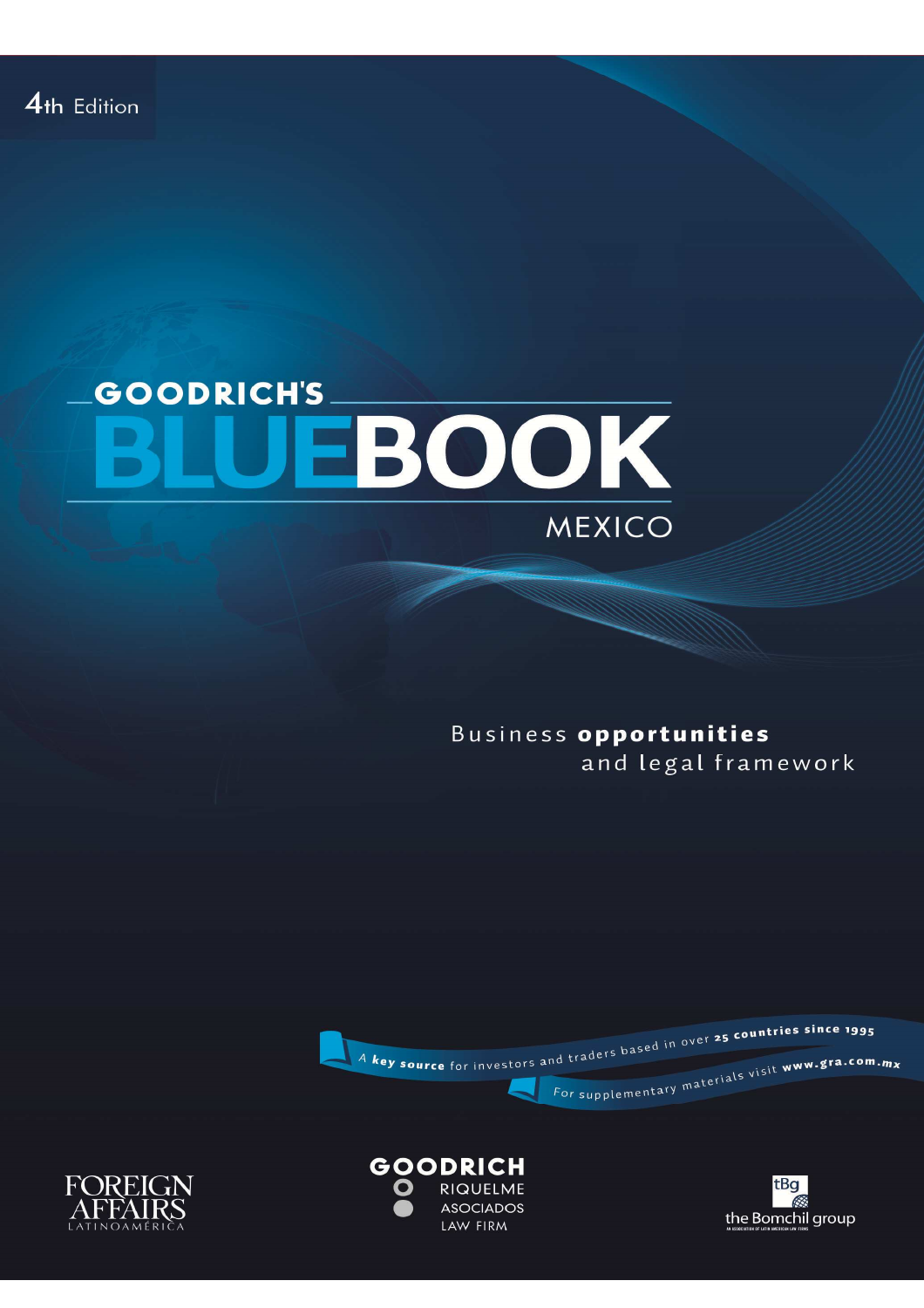

## Chapter 11

# Introduction Secured **Transactions**



When addressing certain issues, such as, mergers and acquisitions, restructurings, starting business operations in Mexico, and acquiring the essential assets for business, among others, two questions often arise: Where and how does an individual or entity obtain the necessary capital to accomplish a project? How is payment of a credit transaction guaranteed?

The most important issue when entering into an agreement granting a security interest is selecting the correct choice of transaction for the parties to enter into in order to meet the needs of both parties - the lender and the borrower.

Therefore, it is necessary to analyze the range of possibilities offered by Mexican law, taking into account the most important elements and distinctive features of each project. These elements often include the economic capacity of the borrower, credit references (if applicable), the particular characteristics of each project, the payment structure, the repayment period for the amount due, and other characteristics.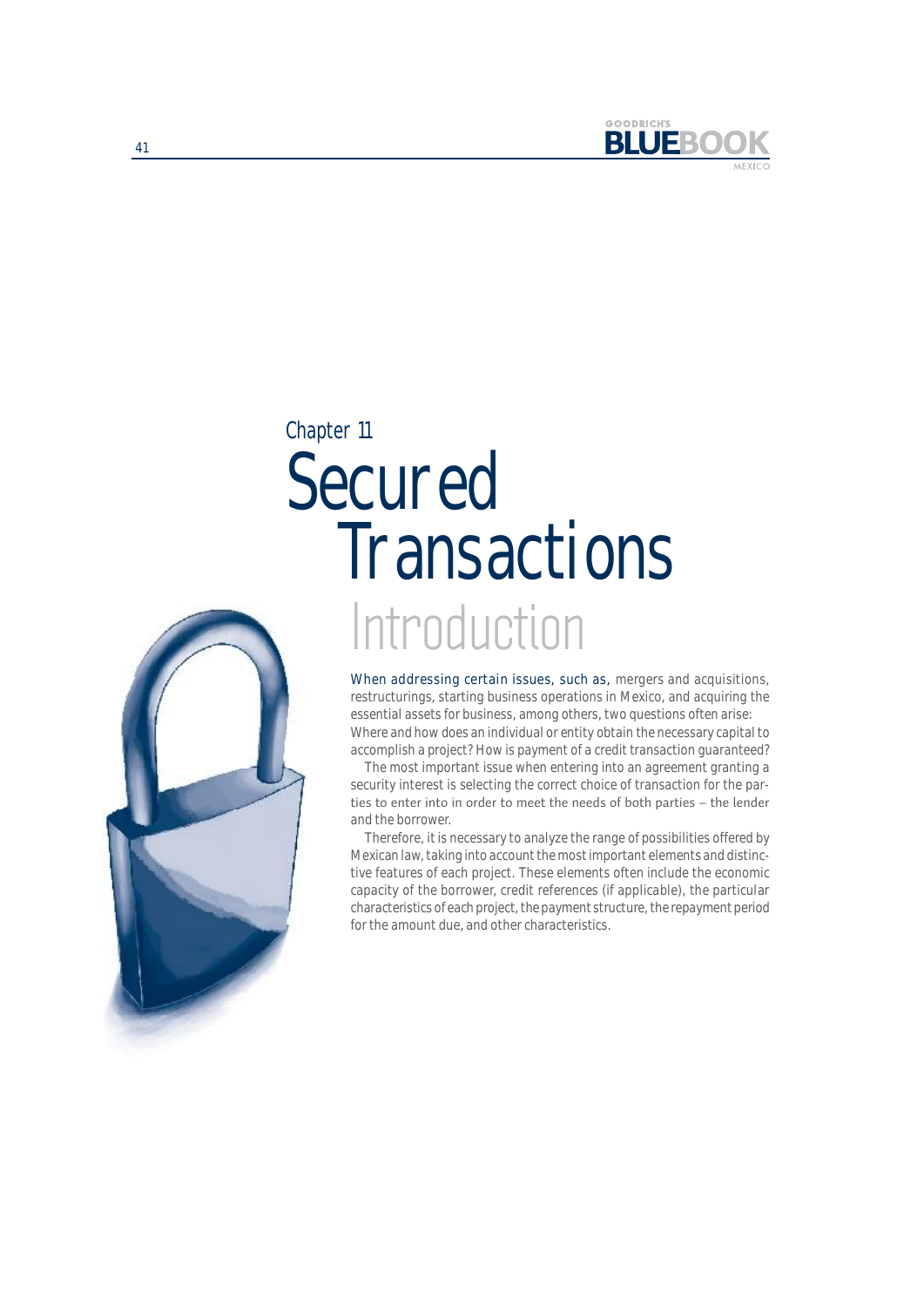## KEY POINTS

- A. Security Interests (linked to assets).
- Pledge or pawn. Personal property which is physically delivered to the lender in order to ensure the fulfillment of the obligation.
- Pledge without the transfer of possession. A security interest in personal property held by the lender without the physical delivery of the property in order to ensure the fulfillment of the obligation. This kind of interest can be granted over all of an individual's or entity's assets, and accounts receivable of a business.
- Mortgage. A security interest, generally in real property, held by the lender without the delivery of the asset in which the lender holds a passive right to retain the property until the obligation is discharged. If the obligation goes unmet and certain conditions apply, the property can be sold and the amount received on the sale applied to the original debt.
- There are also industrial, maritime, and aeronautic mortgages.
- B. Personal Guaranties (obligations which require an individual or company to personally pay debts).
- Promissory Note. A negotiable instrument which generates an unconditional promise in writing to pay a specified amount to the payee. This document is considered an executive title because it is enforceable through a summary proceeding that can be brought by the payee which allows for the seizure of goods in order to recover the amount due.
- Solidary Obligation or Guaranty. When a person besides the principle debtor assumes obligation for the same debt. This person is bound for the entire performance of the obligation, which may be enforced upon this additional debtor under the same terms and conditions as the principal debtor. Solidary obligation is analogous to joint and several liability in common law.
- Commercial Letter of Credit. Normally used in international transactions. It allows the vendor of merchandise to receive payment through a bank, who will only pay upon receipt of documentation evidencing the delivery or shipment of goods purchased.
- There also exist instruments such as a Standby Letter of Credit and Surety.
- C. Trust. A contract where the debtor conveys property or ownership rights to a trustee for the benefit of a creditor as a security interest for an obligation. The trustee holds legal title and manages the assets which have been provided as a security, and will retain title and management for the duration of the contract. The trustee manages the assets for the benefit of the creditor, and accordingly will be obliged to pay the creditor if the debtor fails to comply with its obligation towards the creditor.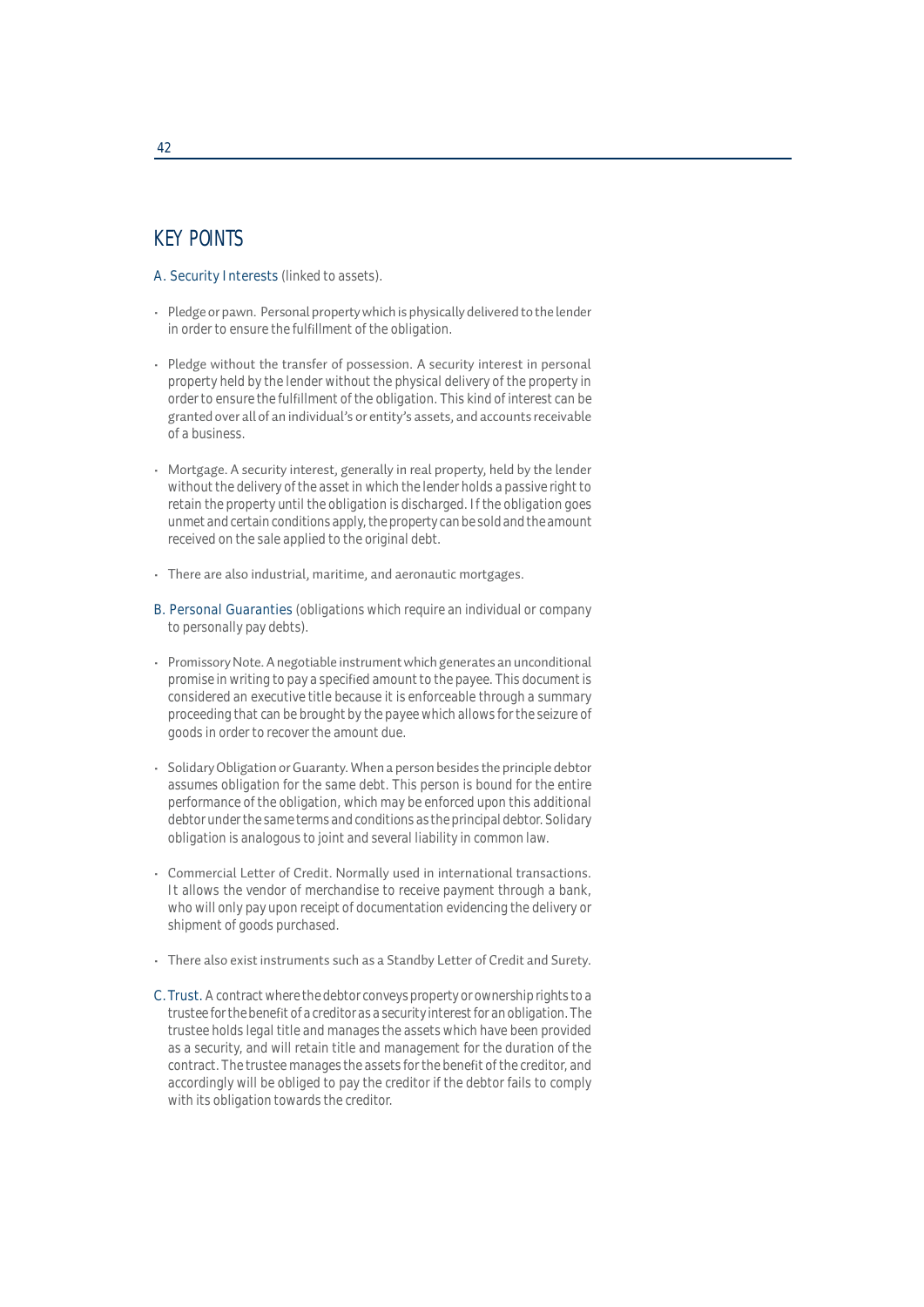



## QUESTIONS AND ANSWERS

#### 1. What types of pledges exist, and what are the primary differences?

There are two types of pledges: The civil pledge which is governed by private civil law and the pledge without the transfer of possession which is regulated by commercial law. In both types, the creditor acquires a security interest. a) The civil pledge has as a requirement that the property pledged must transfer possession, this is achieved by: (i) the delivery of the pledged asset to the creditor; (ii) the endorsement of the security agreement to the creditor; (iii) the delivery to the creditors of non-negotiable instruments and the corresponding registration; (iv) the deposit of the goods in a place where they are available to the creditor; or (v) the deposit of the goods in a depository designated by the creditor.

b) The pledge without transfer of possession allows the debtor to retain possession of the collateral. It is especially useful because the collateral can be intellectual property rights, accounts payable, inventory, or the entire assets of an individual.

The contract for a pledge without the transfer of possession must be notarized and registered with the Public Registry of Commerce.

Although the creditor has the right to seek a court order for the sale of the pledged assets, the creditor can become the owner of the property through the enforcement of the pledge only with the written authorization of the debtor. This authorization must be granted after the pledge is formed.

#### 2. What are the requirements that a mortgage loan must meet in order to be enforceable against third parties?

The loan must be notarized before a notary public and registered in the Public Registry of Property in the locality where the property is located.

It is also important to note that registration fees vary from locality to locality, and are usually correlated to the property value, and thus should be considered an important expense.